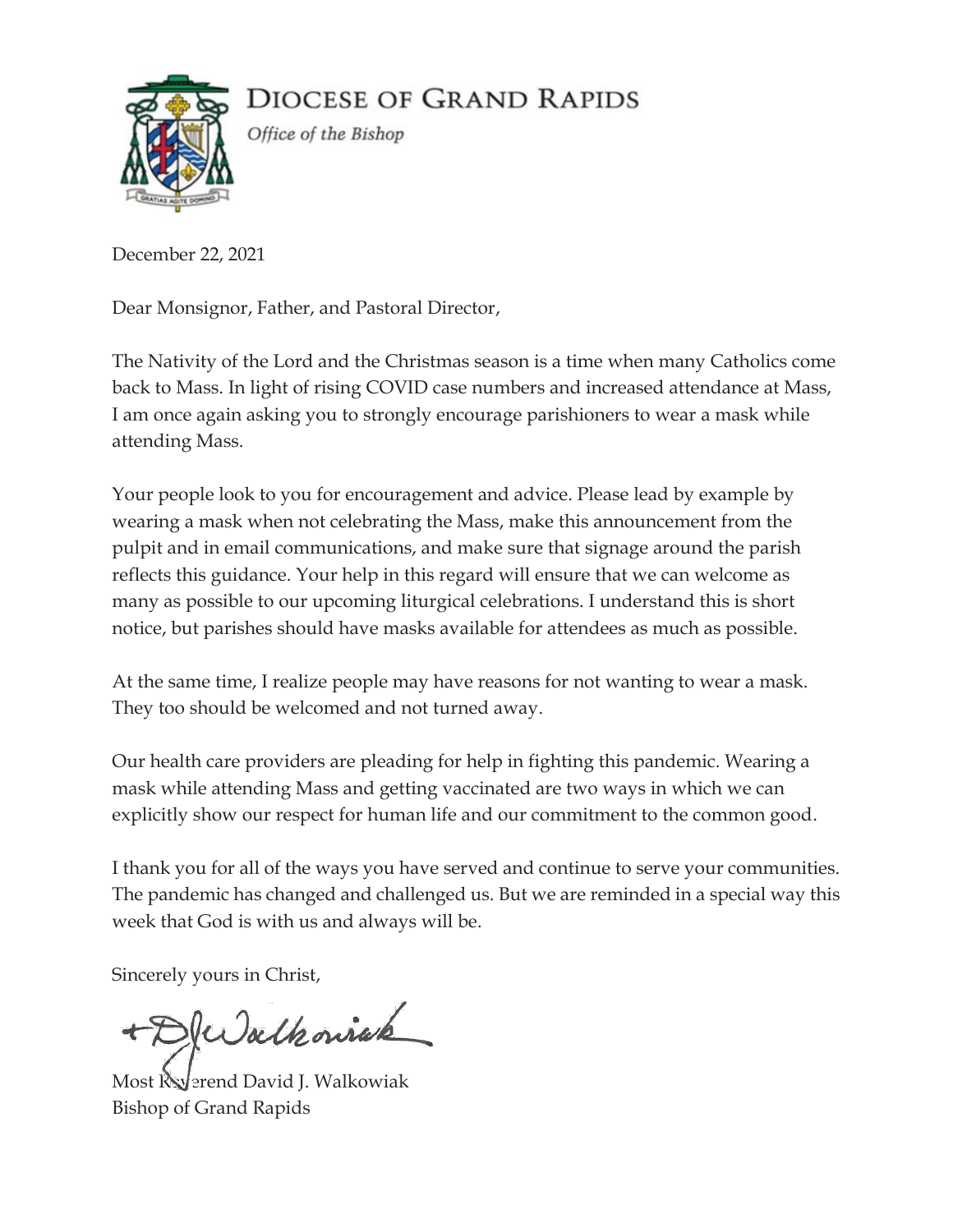

126 East Street, P.O. Box 37, Pewamo, MI 48873 ● stjosephpewamo.org ● 989-593-3440

December 25, 2021

Dear Members of St. Joseph Parish,

Merry Christmas!

The Christmas Season brings so many moments of joy which you will share with your family and friends over the coming days. We have welcomed our Lord and Savior into this world, and we celebrate His arrival. The past four weeks of Advent have been a journey of anticipation and preparation for His coming. During Advent the Catholic Church invites us to take a step back and look at who we are, what we are doing, and how we submit our will, our very lives to His Divine Drama. I hope you were able to embrace the long waiting of Advent.

Jesus became (incarnate) embodied in flesh at the Annunciation and born into the world, for you, to bring direction and meaning into our life of exile. In this moment we celebrate that He came to die so that we may have joy in the present and eternal happiness with Him in heaven. Over the next eight (Octave) days of Christmas, I encourage you to take some additional time in prayerful reflection and biblical discernment of God's will for your life over the next year. What is God calling you to do? How is He calling you to steward your gifts of Time (in prayer and growth), Talent (your abilities and passions), and Treasure (your riches of comfort and finances)?

As a Parish, we too, must reassess regularly how God is calling us to be Stewards of the gifts He's given us through biblical discernment as well. Over the next few months, we are going to be going through some adjustments and refocusing. The staffing changes are going to require several changes to how things are scheduled and managed throughout our parish. To successfully navigate this transition, we need to know everything that is expected or planned to happen which may, or may not, be scheduled for our parish.

If you host any trips, events, prayer experiences, book studies, or any type of planned and/or promoted event, including meetings that are held on campus, the Parish Office needs to ensure that they are on the calendar. *Please submit the dates for events held between January 15 and May 1 to the Parish Office no later than January 15. Any events not listed on the calendar after January 15 May 10 May 10 May 10 may 2 may 10* metas on timpact School events which are scheduled through the School Office. All ministries and event leaders are going to be asked to submit event dates throughout the year and will be required to submit a budget request in the Spring (more information about the budget will be sent after the Christmas Season). We understand the need